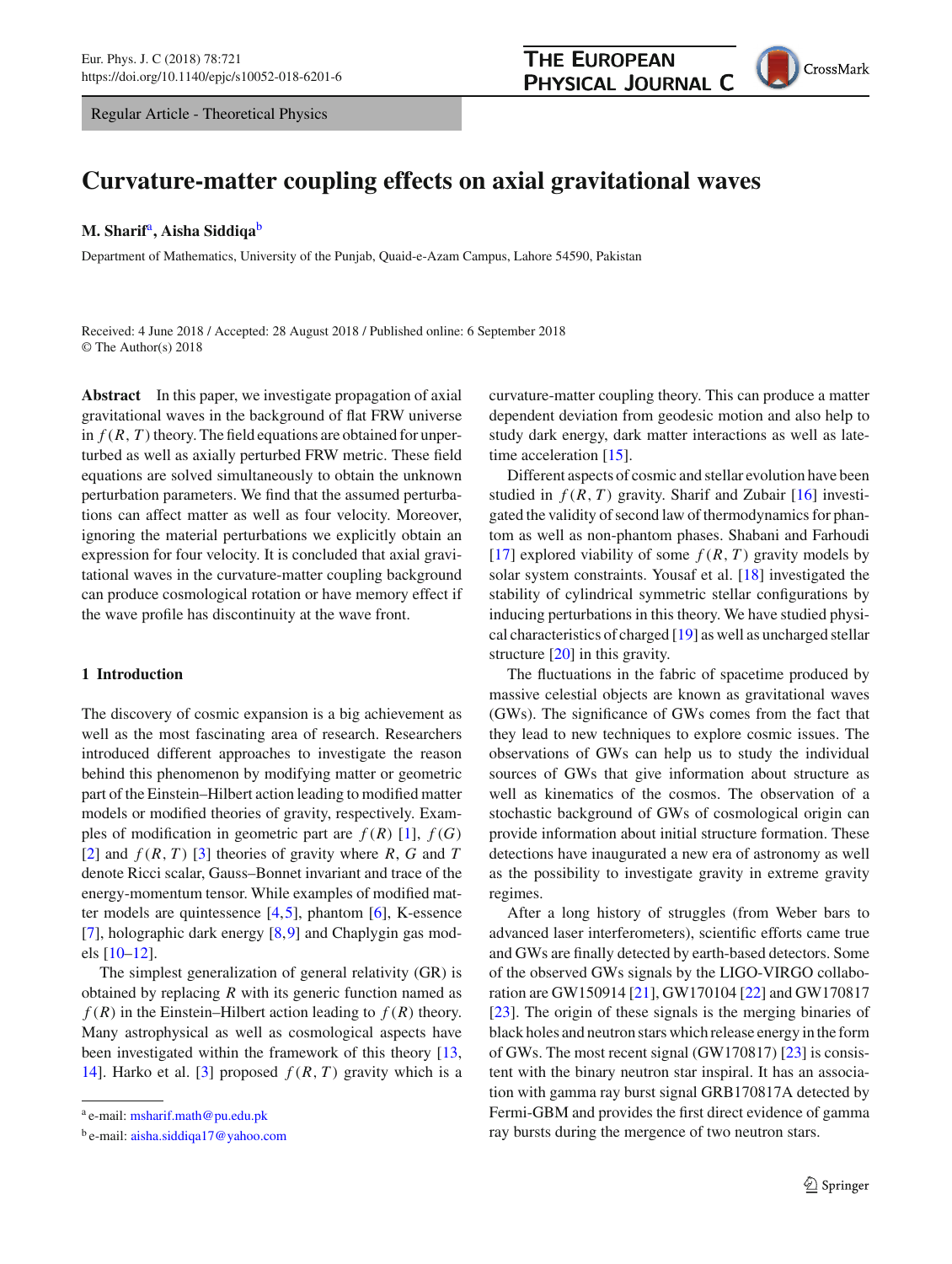The phenomenon of GWs has become a topic of central importance in cosmology nowadays. The polarization of a GW provides information for its geometrical orientation. Kausar et al. [\[24\]](#page-6-22) explored polarization modes of GWs in  $f(R)$  theory and found two modes other than GR. Alves et al. [\[25\]](#page-6-23) evaluated these modes for  $f(R, T)$  and  $f(R, T^{\phi})$ theories (here  $\phi$  represents scalar field). They concluded that in vacuum the former one produces the same results as  $f(R)$ while the polarization modes in  $f(R, T^{\phi})$  gravity depend upon the expression of  $T^{\phi}$ . We have shown that axially symmetric dust fluid with dissipation behave as a source of gravitational radiation in  $f(R)$  theory [\[26](#page-6-24)]. We have also studied polarization modes of GWs for some viable  $f(R)$  models [\[27](#page-6-25)].

Regge and Wheeler [\[28\]](#page-6-26) studied the stability of Schwarzschild singularity by introducing small perturbations in the form of spherical harmonics producing odd and even waves. They found that these disturbances oscillate around equilibrium state and do not grow with time showing the stability of Schwarzschild singularity. Zerilli [\[29](#page-6-27)] analyzed the emission of gravitational radiation when a black hole swallows a star. He did this analysis by considering the problem of a particle falling into a Schwarzschild black hole and perturbations introduced by Regge and Wheeler as well as corrected the even wave propagation equation derived in [\[28](#page-6-26)]. The energy carried by GWs is the gravitational radiation. Hawking [\[30\]](#page-6-28) investigated gravitational radiation produced by colliding black holes and Wagoner [\[31\]](#page-6-29) discussed these radiation for accreting neutron stars.

Malec and Wylężek  $[32]$  $[32]$  used the wavelike perturbations proposed by Regge and Wheeler in the Schwarzschild spacetime to study the GW propagation in cosmological context. They investigated Huygens principle for cosmological GWs in Regge–Wheeler gauge and found that this principle is satisfied in radiation dominated era while it does not hold in matter dominated universe. Otakar [\[33](#page-6-31)] explored the GW propagations in higher dimensions using axial perturbations proposed by Regge–Wheeler. They showed that in braneworld scenario the Huygens principle seems to be satisfied for high multipoles in contrast with four dimensions. Viaggiu [\[34\]](#page-6-32) studied propagations of axial and polar GWs proposed in [\[28](#page-6-26)], in de Sitter universe using the Laplace transformation. Kulczycki and Malec also [\[35](#page-6-33)] studied the perturbations induced by axial and polar GWs in FRW universe. They concluded that Huygens principle has the same status for both types of waves, it is valid for radiation era while it is broken elsewhere. The same authors [\[36\]](#page-6-34) discussed cosmological rotation of radiation matter induced by axial GWs. However, axial and polar perturbations have also been studied using gauge-invariant quantities [\[37](#page-6-35)[–40](#page-6-36)]. In [\[40](#page-6-36)], the authors investigated the cosmological perturbations in the context of Lemaitre–Tolman spacetime. In case of axial modes, their equations (restricted to FRW metric) coincide with that of [\[35](#page-6-33)].

The issues of cosmological rotation induced by GWs and validity of Huygens principle in Regge–Wheeler gauge have not yet been studied in the framework of modified theories. In the present work, we induce the axial perturbations (which change the geometry from spherical to axial) introduced by Regge and Wheeler [\[28](#page-6-26)] in the flat cosmological as well as curvature-matter coupling backgrounds. Since the FRW universes are conformally flat, these distortions are linked with the axial GWs. These disturbances are may be the consequence of non-gravitational forces (electromagnetic forces, nuclear forces) associated with brutal astrophysical events. The non-symmetric explosion of a supernova could be an example for the production of such type of waves. We focus on the axial wave perturbations induced in flat cosmos consisting of perfect fluid. The paper is arranged as follows. In the coming section, we discuss the background FRW cosmology in  $f(R, T)$  theory. In Sect. [3,](#page-2-0) we define the perturbations in FRW metric as well as matter variables and formulate the corresponding field equations. The unknown perturbation parameters are found in Sect. [4.](#page-3-0) Finally, we summarize and conclude the results in the last section.

## **2 FRW cosmology and** *f(R, T)* **gravity**

In order to discuss the wave propagation in FRW universe, we consider the FRW metric in conformal coordinates  $(\eta, r, \theta, \phi)$  as

<span id="page-1-0"></span>
$$
ds^{2} = a^{2}(\eta)(-d\eta^{2} + dr^{2} + r^{2}d\theta^{2} + r^{2}\sin^{2}\theta d\phi^{2}),
$$
 (1)

where  $\eta$  is the conformal time coordinate related to the ordinary time by the relation

$$
\eta = \int \frac{dt}{a},\tag{2}
$$

such that the conformal Hubble parameter *H* is related with the ordinary Hubble parameter *H* by

$$
\mathcal{H} = \frac{H}{a}.\tag{3}
$$

We consider matter as perfect fluid defined by the energymomentum tensor

<span id="page-1-1"></span>
$$
T_{\mu\nu} = (\rho_0 + p_0)V_{\mu}V_{\nu} + pg_{\mu\nu},\tag{4}
$$

where  $V_{\mu}$ ,  $\rho_0$  and  $p_0$  stand for four-velocity as well as background unperturbed density and pressure, respectively.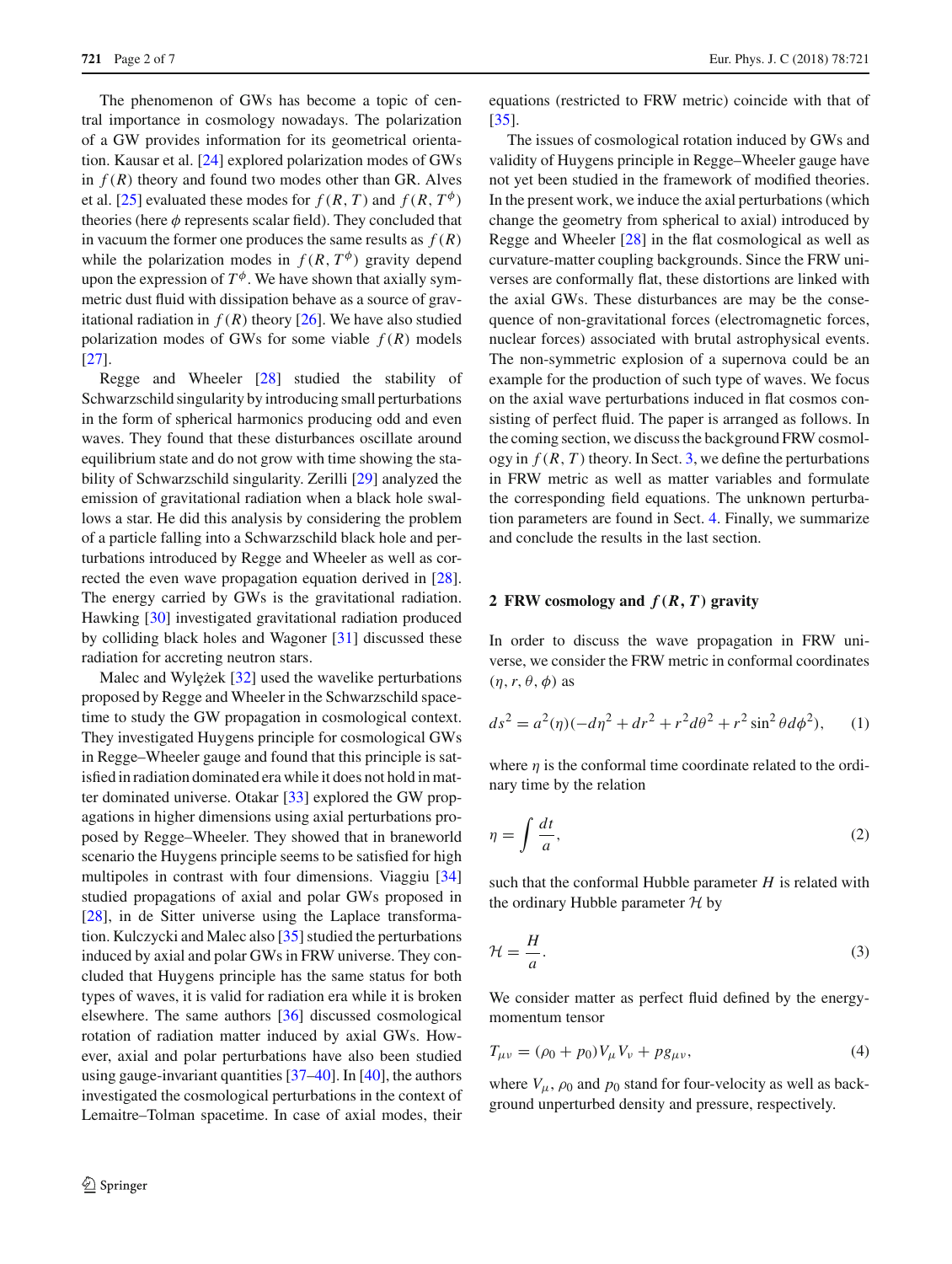The action integral for  $f(R, T)$  theory is

$$
S = \int d^4x \sqrt{-g} \left[ \frac{1}{16\pi} f(R, T) + \mathcal{L}_m \right].
$$
 (5)

where *g* is the determinant of the metric tensor and  $\mathcal{L}_m$  is the matter Lagrangian density. The field equations for this action are

$$
f_R R_{\mu\nu} - \frac{1}{2} g_{\mu\nu} f - (\nabla_\mu \nabla_\nu - g_{\mu\nu}) f_R
$$
  
=  $8\pi T_{\mu\nu} - f_T (\Theta_{\mu\nu} + T_{\mu\nu}),$  (6)

where  $f_R = \frac{\partial f}{\partial R}$ ,  $f_T = \frac{\partial f}{\partial T}$  and  $\Theta_{\mu\nu} = -2T_{\mu\nu} + \mathcal{L}_m g_{\mu\nu}$ . In this paper, we consider  $f(R, T) = R + 2\lambda T$  [\[3](#page-6-2)] to investigate the role of curvature-matter coupling on the propagation of GWs. This model can discuss the accelerated expansion by producing a power-law like scale factor. It also has a correspondence with  $\Lambda$ CDM model by considering the cosmological constant as a function of trace  $T$  or  $\Lambda(T)$  gravity by Poplawski [\[41\]](#page-6-37). The choices for matter Lagrangian density  $\mathcal{L}_m$  are  $p_0$  or  $-\rho_0$ . However, it is shown that these two densities yield the same results for minimal curvature-matter coupling if the matter under discussion is perfect fluid [\[42](#page-6-38)]. So the assumption  $\mathcal{L}_m = p_0$  and the model  $f(R, T) = R + 2\lambda T$ simplify the field equations as

$$
G_{\mu\nu} = (8\pi + 2\lambda)T_{\mu\nu} - 2\lambda pg_{\mu\nu} + \lambda Tg_{\mu\nu}.
$$
 (7)

This yields the following independent field equations for the metric [\(1\)](#page-1-0)

<span id="page-2-1"></span>
$$
3H^2 = (8\pi + 3\lambda)\rho_0 a^2 - \lambda p_0 a^2,\tag{8}
$$

$$
-2\dot{H} - H^2 = (8\pi + 3\lambda)p_0a^2 - \lambda\rho_0a^2,
$$
\t(9)

here dot denote the derivative with respect to the conformal time η.

In further discussion, we consider the GWs in radiation dominated era so using the equation of state (EoS)  $p_0 = \frac{\rho_0}{3}$ , the field equations  $(8)$  and  $(9)$  give the following differential equation in *H*

$$
2\dot{H} + \frac{6\pi + \lambda}{3\pi + \lambda}H^2 = 0,
$$

which yields the scale factor

<span id="page-2-3"></span>
$$
a(\eta) = c_1 \eta^{\frac{6\pi + 2\lambda}{6\pi + \lambda}},\tag{10}
$$

where  $c_1$  is constant of integration. The covariant derivative of the field equations is

<span id="page-2-2"></span>
$$
\nabla^{\mu} T_{\mu\nu} = \frac{f_T}{8\pi - f_T} \left[ (T_{\mu\nu} + \Theta_{\mu\nu}) \nabla^{\mu} \ln f_T + \nabla^{\mu} \Theta_{\mu\nu} - \frac{1}{2} g_{\mu\nu} \nabla^{\mu} T \right].
$$
 (11)

Using Eqs. [\(1\)](#page-1-0), [\(4\)](#page-1-1), the model  $f(R, T) = R + 2\lambda T$  and  $p_0 =$  $\frac{\rho_0}{3}$ , Eq. [\(11\)](#page-2-2) produces the following differential equation in  $\rho_0$ 

$$
\dot{\rho} + 3 \frac{8\pi + \lambda}{6\pi + \lambda} H\rho_0 = 0,
$$
  
whose solution is  

$$
\rho_0 = c_2 a^{\frac{-3(8\pi + \lambda)}{6\pi + \lambda}},
$$
 (12)

*c*<sup>2</sup> is again an integration constant. These values of scale factor and density are used in the further mathematics.

## <span id="page-2-0"></span>**3 Axial perturbations in FRW spacetime**

In this section, we first briefly discuss perturbations used to study the effects of GWs. Here, the background metric  $g_{\mu\nu}$  is the FRW spacetime and  $h_{\mu\nu}$  are the corresponding perturbations in the metric tensor due to GWs such that we have

$$
g_{\mu\nu}^{(perturb)} = g_{\mu\nu}^{(flat)} + eh_{\mu\nu} + O(e^2),
$$
 (13)

where *e* is a small parameter (it measures strength of perturbations and the terms involving  $O(e^2)$  are neglected).

We follow the Regge–Wheeler [\[28\]](#page-6-26) perturbation scheme to investigate the wavelike fluctuations. To obtain explicit expressions for the components of  $h_{\mu\nu}$  in terms of four coordinates  $(x^0 = \eta, x^1 = r, x^2 = \theta, x^3 = \phi)$ , they expressed them in the form of spherical harmonics. The symmetry of the metric tensor allows the angular momentum to be defined. The angular momentum is discussed by assuming the rotations on a 2D-manifold with  $\eta$  = constant and  $r$  = constant. The components of  $h_{\mu\nu}$  have different transformations under a rotation of the frame. Among the ten independent components of the tensor  $h_{\mu\nu}$ , the components  $h_{00}$ ,  $h_{01}$ ,  $h_{11}$  transform like scalars (as  $x^0 = \eta$  and  $x^1 = r$  are constants and do not change during rotation), *h*02, *h*03, *h*12, *h*<sup>13</sup> change like vectors (as  $x^2$  and  $x^3$  are changed during rotation) while *h*22, *h*23, *h*<sup>33</sup> transform like tensors. Further, these scalars, vectors and tensors are expressed in terms of spherical harmonics  $Y_L^M$  where *L* is the angular momentum with the projection *M* on *z*-axis. After this, they expressed the perturbation matrix  $h_{\mu\nu}$  in terms of odd and even parity waves. In this paper, we only consider the odd or axial wave perturbations defined by the matrix [\[28\]](#page-6-26)

$$
h_{\mu\nu} = \partial_{\theta} Y \sin \theta \begin{pmatrix} 0 & 0 & 0 & k_0 \\ 0 & 0 & 0 & k_1 \\ 0 & 0 & 0 & 0 \\ k_0 & k_1 & 0 & 0 \end{pmatrix},
$$
 (14)

with  $k_0 = k_0(\eta, r)$  and  $k_1 = k_1(\eta, r)$ . Here we are considering the odd waves corresponding to  $m = 0$ , which are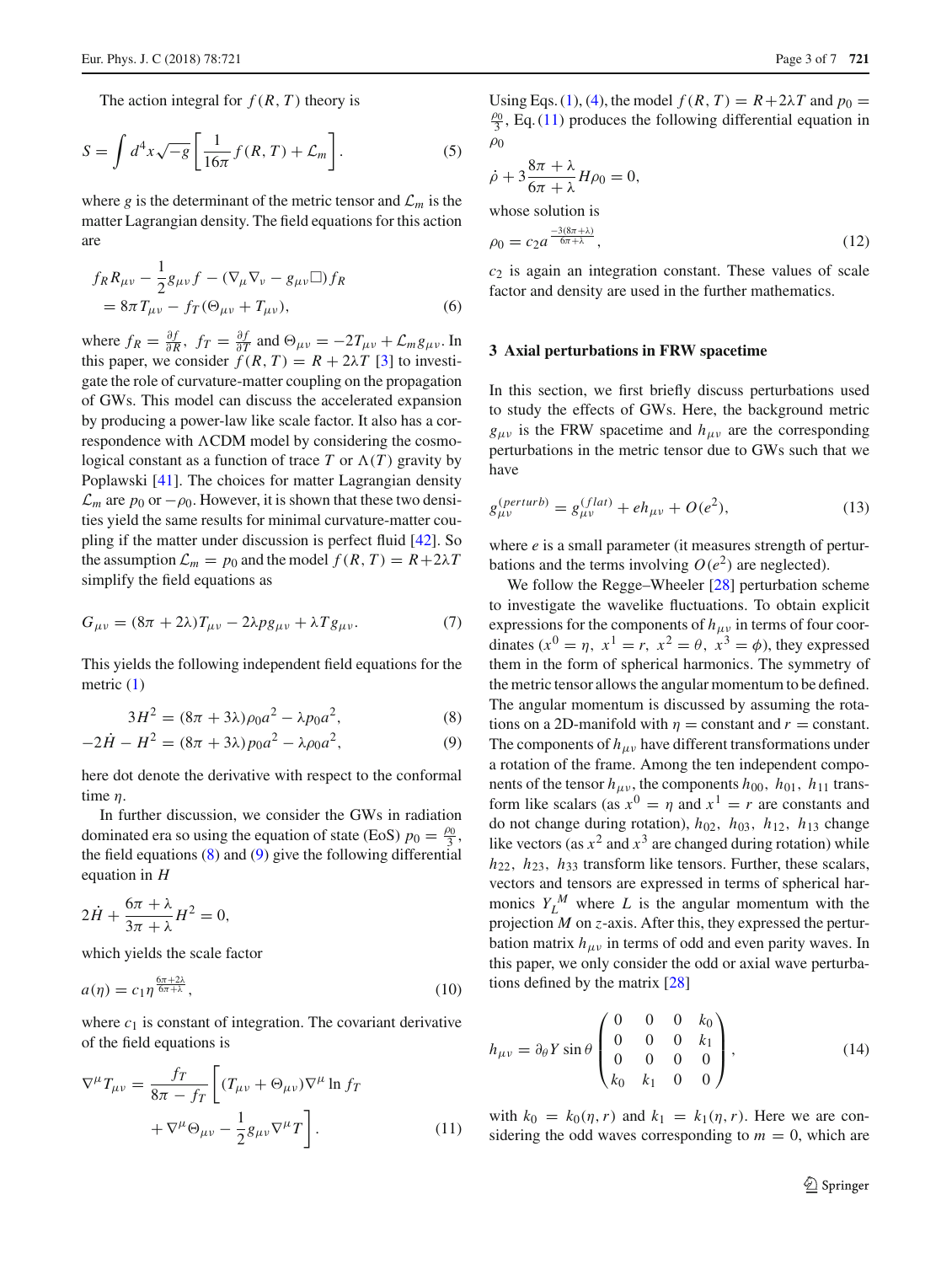discussed by Regge and Wheeler  $[28]$  $[28]$  so that  $\phi$  disappears in calculations. Also, for the wavelike solution the index *l* exceeds one, i.e.,  $Y = Y_{l0}$ ;  $l = 2, 3, \ldots$  The resulting axially perturbed FRW spacetime in Regge–Wheeler gauge is defined by

<span id="page-3-1"></span>
$$
ds^{2} = -a^{2}(\eta)d\eta^{2} + 2ek_{0}\partial_{\theta}Y\sin\theta d\eta d\phi + a^{2}(\eta)d\eta^{2}
$$
  
+2ek\_{1}\partial\_{\theta}Y\sin\theta d\eta d\phi  
+a^{2}(\eta)r^{2}d\theta^{2} + a^{2}(\eta)r^{2}\sin^{2}\theta d\phi^{2} + O(e^{2}). (15)

The perturbations in the material quantities are defined as follows [\[35](#page-6-33)]

$$
\rho = \rho_0 (1 + e\Delta(\eta, r)Y) + O(e^2), \tag{16}
$$

$$
p = p_0(1 + e\Pi(\eta, r)Y) + O(e^2),
$$
\n(17)

where  $\rho_0$  and  $p_0$  are the background density and pressure. The fluid may or may not be comoving in the perturbed scenario so the perturbed components of four velocity are taken as [\[35](#page-6-33)]

$$
V_0 = \frac{2g_{00}^{(0)} + ek_{00}}{2a(\eta)} + O(e^2),\tag{18}
$$

$$
V_1 = ea(\eta)w(\eta, r)Y + O(e^2), \qquad (19)
$$

$$
V_2 = ev(\eta, r)Y' + O(e^2),
$$
\n(20)

$$
V_3 = e \sin \theta u(\eta, r) Y' + O(e^2), \qquad (21)
$$

where  $V_\alpha V^\alpha = -1 + O(e^2)$ . The field equations for the perturbed metric [\(15\)](#page-3-1) as well as corresponding perturbed matter are

<span id="page-3-2"></span>
$$
3H^{2} = [(8\pi + 3\lambda)\rho_{0} - \lambda p_{0} + (8\pi + 3\lambda)\rho_{0}e\Delta Y - \lambda p_{0}e\Pi Y]a^{2},
$$
  
(22)  

$$
w(8\pi + 2\lambda)(\rho_{0} + p_{0}) = 0,
$$

$$
v(8\pi + 2\lambda)(\rho_0 + p_0) = 0,\t(24)
$$

$$
-2\dot{H} - H^2 = a^2[(8\pi + 3\lambda)p_0 - \lambda\rho_0
$$

$$
+ (8\pi + 3\lambda)p_0e\Pi Y - \lambda\rho_0e\Delta Y].
$$
 (25)

$$
k'_1 = k_0,\tag{26}
$$

$$
\begin{split}\n\dot{k}'_1 - k''_0 + \frac{2}{r}\dot{k}_1 - 2Hk'_1 + \frac{4}{r}k_1H - 4k_0\dot{H} \\
&- 2H^2k_0 + \frac{k_0}{r^2}l(l+1) \\
&= -2a^3(8\pi + 2\lambda)u(\rho_0 + p_0) \\
&+ [(8\pi + 3\lambda)p_0 - \lambda\rho_0]2a^2k_0 \\
&+ 2a^2e(8\pi + 4\lambda)k_0p_0\Pi Y - 2a^2e\lambda k_0\rho_0\Delta, \qquad (27) \\
\ddot{k}_1 - \dot{k}'_0 + \frac{2}{r}\dot{k}_0 - \frac{2}{r^2}k_1 - 2H\dot{k}_1 - 6\dot{H}k_1 \\
&- 2H^2k_1 + \frac{k_1}{r^2}l(l+1)\n\end{split}
$$

$$
= 2a^{2}k_{1}p_{0}(8\pi + 2\lambda) + 2\lambda a^{2}k_{1}(-\rho_{0} + p_{0})
$$
  
- 2a^{2}e\lambda k\_{1}\rho\_{0}\Delta  
+ 2a^{2}e(8\pi + 4\lambda)k\_{1}p\_{0}\Pi Y, (28)

where prime indicates the derivative with respect to *r* and also, we have used the relation [\[35\]](#page-6-33)

$$
\partial_{\theta} \partial_{\theta} Y = -l(l+1)Y - \cot \theta \partial_{\theta} Y.
$$

### <span id="page-3-0"></span>**4 Effects of axial gravitational waves**

In this section, we find expressions for the perturbation parameters  $k_0, k_1, \Delta, \Pi, w, v$  and *u*. Equation [\(23\)](#page-3-2) implies that either the factor  $(8\pi + 2\lambda) = 0$ , i.e.,  $\lambda = -4\pi$  or  $w(\rho_0 + p_0) = 0$ . However, the viability conditions for  $f(R, T)$  gravity models are

$$
f_R > 0
$$
,  $1 + \frac{f_T}{8\pi} > 0$  and  $f_{RR} > 0$ ,

and give the constraint  $\lambda > -4\pi$  for our model implying that  $(8\pi + 2\lambda) \neq 0$ . Hence Eqs. [\(23\)](#page-3-2) and [\(24\)](#page-3-2) yield that  $w = 0$ and  $v = 0$ . Substituting the unperturbed field equations in perturbed one, we obtain the following equations from [\(22\)](#page-3-2),  $(25)$ ,  $(27)$  and  $(28)$ , respectively.

<span id="page-3-3"></span>
$$
(8\pi + 3\lambda)\rho_0\Delta - \lambda p_0\Pi = 0,\t(29)
$$

$$
(8\pi + 3\lambda)p_0\Pi - \lambda\rho_0\Delta = 0, \qquad (30)
$$

$$
\begin{split} \dot{k}'_1 - k''_0 + \frac{2}{r} \dot{k}_1 - 2Hk'_1 + \frac{4}{r} k_1 H + \frac{k_0}{r^2} l(l+1) \\ &= -2a^3 (8\pi + 2\lambda) u (\rho_0 + p_0) \\ &+ 2a^2 e [(8\pi + 4\lambda) k_0 p_0 \Pi Y - \lambda k_0 \rho_0 \Delta], \end{split} \tag{31}
$$

$$
\ddot{k}_1 - \dot{k}'_0 + \frac{2}{r}\dot{k}_0 - \frac{2}{r^2}k_1 - 2H\dot{k}_1 - 2\dot{H}k_1 + \frac{k_1}{r^2}l(l+1) \n= 2a^2e[-\lambda k_1\rho_0\Delta + (8\pi + 4\lambda)k_1p_0\Pi Y].
$$
\n(32)

Solving  $(29)$  and  $(30)$  simultaneously for  $\Pi$ , we obtain

$$
((8\pi + 3\lambda)^2 - \lambda^2) p_0 \Pi = 0,
$$
\n(33)

which implies either

$$
((8\pi + 3\lambda)^2 - \lambda^2) = 0
$$
 or  $\Pi = 0.$  (34)

The first factor in the above equation yields  $\lambda = -4\pi$ and  $-2\pi$ . However, keeping in mind the viability conditions for the assumed model, we exclude  $\lambda = -4\pi$ . Hence if  $\lambda = -2\pi$ , then there is a possibility that  $\Pi \neq 0$  and similarly  $\Delta \neq 0$ , i.e., the axial GWs can affect the background matter in curvature-matter coupling scenario. Assuming the EoS for radiation dominated era  $p_0 = \frac{1}{3}\rho_0$ , we obtain the following relationship between  $\Pi$  and  $\Delta$ 

$$
\Pi = 3\left(\frac{8\pi}{\lambda} + 3\right)\Delta. \tag{35}
$$

Substituting the above relation in Eqs.  $(31)$  and  $(32)$ , we are left with four unknowns  $k_0$ ,  $k_1$ ,  $\Delta$ , *u* with three equations  $(26)$ ,  $(31)$ ,  $(32)$ . Thus in order to have the system closed, we assume that GWs do not perturb the matter field, i.e.,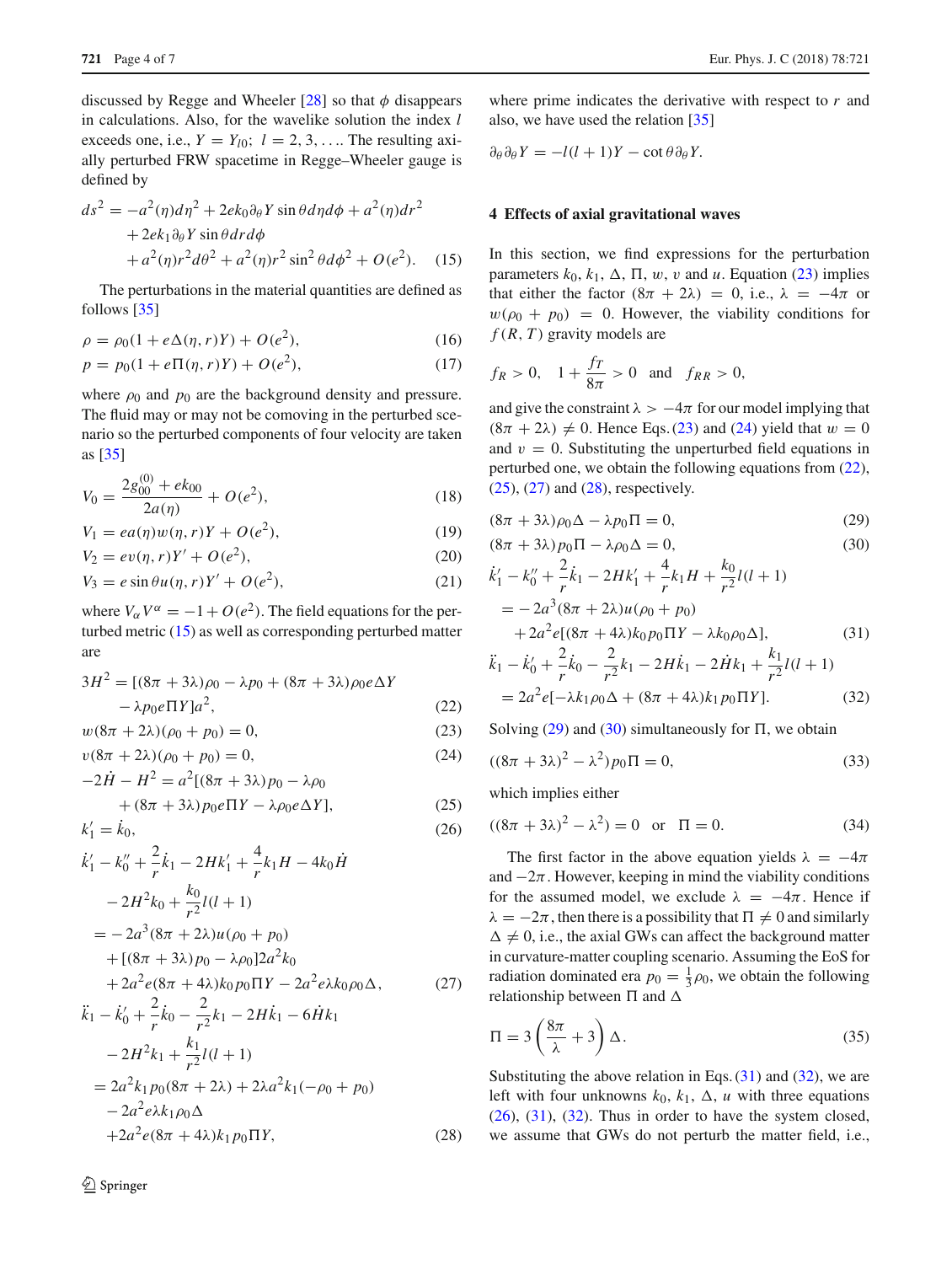$\Delta = 0 = \Pi$ . Now introducing a new quantity  $Q(\eta, r)$  such that

<span id="page-4-2"></span>
$$
k_1(\eta, r) = r a(\eta) Q(\eta, r).
$$
\n(36)

Using this equation with Eq.  $(26)$  in  $(32)$ , we obtain

<span id="page-4-0"></span>
$$
\ddot{Q} - Q'' + \frac{l(l+1)}{r^2} Q - a^2
$$

$$
\left[ \frac{(4\pi + 3\lambda)}{3} \rho_0 - \frac{(12\pi + 5\lambda)}{3} \rho_0 \right] Q = 0.
$$
 (37)

Inserting  $p_0 = \frac{\rho_0}{3}$ , the values of  $a(\eta)$  as well as  $\rho_0$  from Eqs.  $(10)$  and  $(11)$  into  $(37)$ , it follows that

$$
\ddot{Q} - Q'' + \left[ \frac{l(l+1)}{r^2} - \frac{4c_1^2 c_2 b_1 \lambda}{9} \eta^{\frac{6\pi + 2\lambda}{6\pi + \lambda}} \frac{(-3)(8\pi + \lambda)}{6\pi + \lambda} \right] Q = 0,
$$
\n(38)

where  $b_1 = c_1^{\frac{-3(8\pi+\lambda)}{6\pi+\lambda}}$ . Let us define  $A = \frac{4c_1^2c_2b_1\lambda}{9}$  and take  $l = 2$  such that the above equation becomes

$$
\ddot{Q} - Q'' + \left[ \frac{6}{r^2} - A\eta^{\frac{6\pi + 2\lambda}{6\pi + \lambda}} \frac{(-3)(8\pi + \lambda)}{6\pi + \lambda} \right] Q = 0.
$$
 (39)

This is a wave equation and can be solved through separation of variables by assuming  $Q(\eta, r) = T(\eta)R(r)$  and the initial conditions.

$$
Q(0,r) = \Psi_1(r), \quad \partial_\eta Q(0,r) = \Psi_2(r),
$$

Introducing the separation constant  $-m^2$ , we obtain the following two differential equations

<span id="page-4-1"></span>
$$
\ddot{T} - \left(A\eta^{\frac{6\pi + 2\lambda}{6\pi + \lambda}} \frac{(-3)(8\pi + \lambda)}{6\pi + \lambda} - m^2\right)T = 0,\tag{40}
$$

$$
\mathcal{R}'' - \left(\frac{6}{r^2} - m^2\right)\mathcal{R} = 0.
$$
\n(41)

These are second order homogeneous linear differential equations with variable coefficients. Equation [\(40\)](#page-4-1) can yield some solution if the power of  $\eta$  is fixed. So, we consider  $rac{6\pi+2\lambda}{6\pi+\lambda}$  $\frac{(-3)(8\pi+\lambda)}{6\pi+\lambda}$  = *n* and check that for what values of *n*, the values of  $\lambda$  are consistent with viability criteria. We find that the values of  $\lambda$  for  $n > 1$  are not consistent with  $\lambda > -4\pi$ (the viability criteria) and *n* < −2 yields imaginary values of λ. Hence, *n* can have the values within the limit  $-2 \le n < 1$ . For  $n = -2$ , we have  $\lambda = 0$  which is the case of GR. For convenience, we consider the integer values in this interval, i.e.,  $n = 0, -1$ , to find the solution of Eq. [\(40\)](#page-4-1). For  $n = 0$ , the solution is

$$
\mathcal{T}(\eta) = c_3 \cos m\eta + c_4 \sin m\eta, \tag{42}
$$

where  $c_3$  and  $c_4$  are constants of integration and for  $n = -1$ , we have

$$
\mathcal{T}(\eta) = c_5 \eta e^{-im\eta} \text{Hypergoometric IF1} \left[ 1 + \frac{A}{2im}, 2, 2im\eta \right] + c_6 \eta e^{-im\eta} \text{HypergoometricU} \left[ 1 + \frac{A}{2im}, 2, 2im\eta \right],
$$

where  $c_5$ ,  $c_6$  are constants and Hypergeometric1F1, HypergeometricU are the confluent hypergeometric functions of the first and second kind, respectively. These functions are defined by

Hypergeometric IFI(
$$
\alpha
$$
;  $\beta$ ;  $z$ ) =  $\frac{\Gamma(\beta)}{\Gamma(\beta - \alpha)\Gamma(\alpha)} \int_0^1 e^{zt} t$   
\n
$$
(\alpha - 1)(1 - t)^{\beta - \alpha - 1} dt,
$$
\nHypergeometricU( $\alpha$ ,  $\beta$ ,  $z$ ) =  $\frac{1}{\Gamma(\alpha)} \int_0^\infty e^{-zt} t(\alpha - 1)$   
\n
$$
(1 + t)^{\beta - \alpha - 1} dt,
$$

where " $\Gamma$ " indicates the gamma function. The solution of Eq. [\(41\)](#page-4-1) is obtained as

$$
\mathcal{R}(r) = \sqrt{\frac{2}{m\pi}} c_7 \left( \frac{-3\cos mr}{mr} - \sin mr + \frac{3\sin mr}{m^2 r^2} \right)
$$

$$
+ \sqrt{\frac{2}{m\pi}} c_8 \left( \frac{-3\cos mr}{m^2 r^2} - \frac{3\sin mr}{mr} + \cos mr \right), \tag{43}
$$

where  $c_7$ ,  $c_8$  are integration constants. Inserting the values of  $\mathcal{R}(r)$  and  $\mathcal{T}(\eta)$  in  $Q(\eta, r) = \mathcal{T}(\eta)\mathcal{R}(r)$ , we obtain  $Q(\eta, r)$ for both values of *n*. Furthermore, using initial conditions one can find the expressions for  $\Psi_1(r)$  and  $\Psi_2(r)$  for  $n = 0$ as well as  $n = -1$ .

Replacing the values of  $Q(\eta, r)$  and  $a(\eta)$  in Eq. [\(36\)](#page-4-2), we obtain the value of  $k_1$  while the expression for  $k_0$  is obtained from Eq.  $(26)$  as follows

$$
k_0 = B(r) + \int_{\eta_0}^{\eta} k'_1(\tau, r) d\tau,
$$
\n(44)

where  $\eta_0$  is the conformal time at the hypersurface originating GWs. Assuming  $k_0(\eta, r) = 0$ , we have  $B(r) = 0$  and  $k_0$ becomes

$$
k_0 = (r\mathcal{R}(r))'\int_{\eta_0}^{\eta} a(\tau)\mathcal{T}(\tau)d\tau.
$$
 (45)

Finally, replacing the values of  $k_0$ ,  $k_1$  and  $\Delta = 0 = \Pi$  in Eq. [\(31\)](#page-3-3), we obtain for  $n = 0$ 

<span id="page-4-3"></span>
$$
u(\eta, r) = \frac{\eta^{\frac{\lambda}{6\pi+\lambda}}c_1}{(mr)^{\frac{5}{2}}} \sqrt{\frac{2r}{\pi}} [(3mrc_7 + m^3r^3c_7 + 3c_8)\cos mr + (-3c_7 + mr(3 + m^2r^2)c_8)\sin mr] [(c_3 - mrc_4)\cos m\eta + (mrc_3 + c_4)\sin m\eta].
$$
\n(46)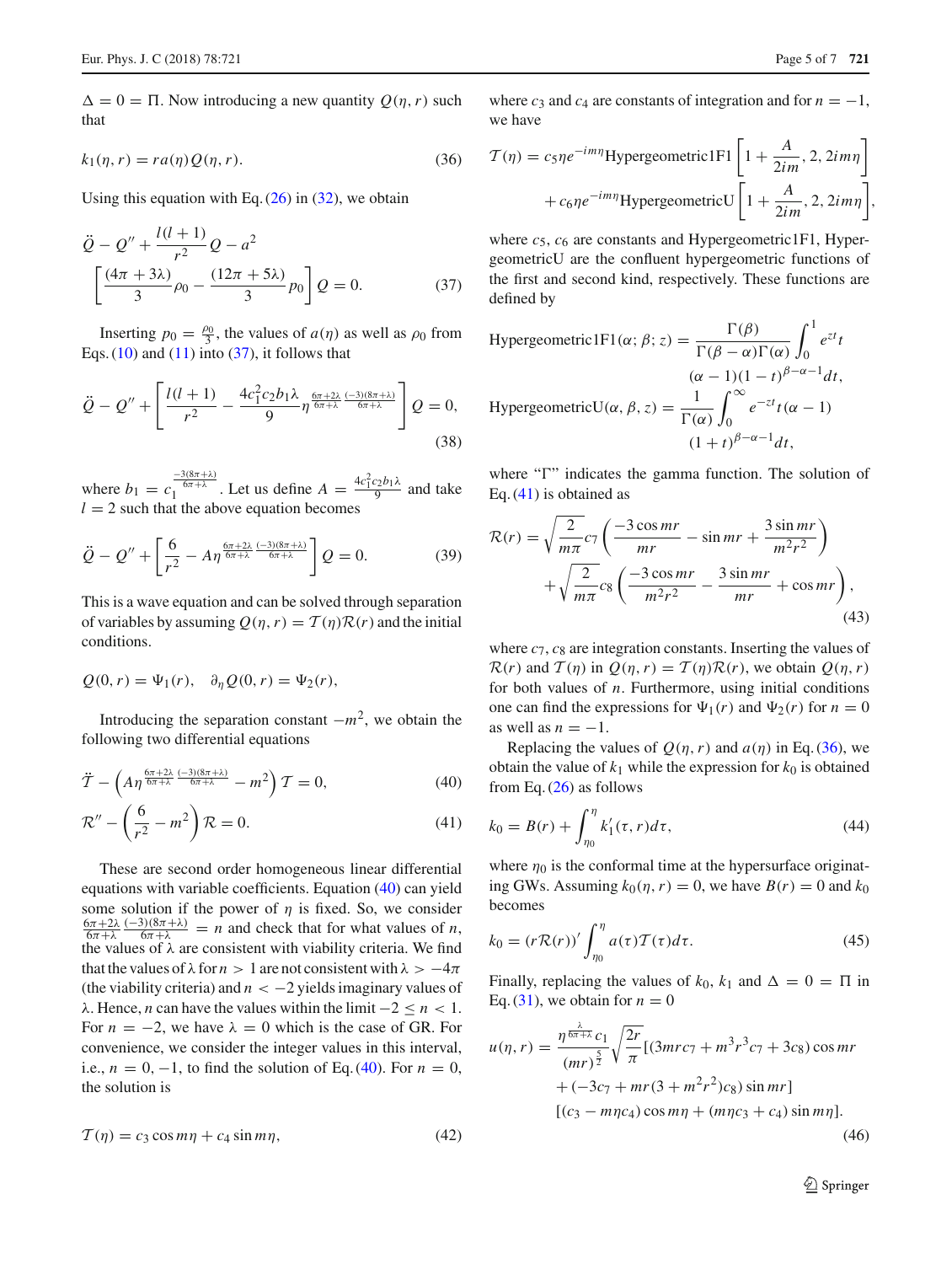# <span id="page-5-0"></span>For  $n = -1$ , we have  $u(\eta, r) = \frac{\eta^{\frac{6\pi+2\lambda}{6\pi+\lambda}}e^{-im\eta}c_1}{\sqrt{\frac{5}{\pi}}}$  $(mr)^{\frac{5}{2}}$  *r*  $\frac{r}{2\pi} \left[ \left( 1 - \frac{6\pi + 2\lambda}{6\pi + \lambda} + im\eta \right) \right]$ ×  $\left\{ 2c_5 \text{Hypergeometric1F1} \left[ 1 + \frac{A}{2im}, 2, 2im\eta \right] \right\}$  $+2c_6$ HypergeometricU $\left[1+\frac{A}{2im},2,2im\eta\right]$  $+(A + 2*i*m)\eta$  {2 $c_6$ HypergeometricU ×  $\left[2+\frac{A}{2im},3,2im\eta\right]-c_5$  $\times$ Hypergeometric1F1 $\left[2 + \frac{A}{2im}, 3, 2im\eta\right]$  $\times$  [(3*mrc*<sub>7</sub> +  $m^3r^3c_7$  + 3*c*<sub>8</sub>) cos *mr*  $+ (-3c_7 + mr(3 + m^2r^2)c_8) \sin mr].$  (47)

Thus the final expression for four velocity in radiation dominated phase becomes

$$
V_{\alpha} = (-c_1 \eta^{\frac{6\pi + 2\lambda}{6\pi + \lambda}}, 0, 0, e\partial_{\theta} Yu(\eta, r) \sin \theta).
$$
 (48)

Also,  $Y = Y_{20}(\theta) = \frac{1}{4} \sqrt{\frac{5}{\pi}} (3 \cos^2 \theta - 1)$  leads to  $\partial_{\theta} Y =$  $\frac{1}{4}\sqrt{\frac{5}{\pi}}\cos\theta\sin\theta$  and hence

$$
V_{\alpha} = \left(-c_1 \eta^{\frac{6\pi + 2\lambda}{6\pi + \lambda}}, 0, 0, \frac{e}{4} \sqrt{\frac{5}{\pi}} u(\eta, r) \cos \theta \sin^2 \theta\right). \quad (49)
$$

Thus the azimuthal velocity of any point P having coordinates  $(\eta, r, \theta, \phi)$  is  $V_3 = \frac{e}{4} \sqrt{\frac{5}{\pi}} u(\eta, r) \cos \theta \sin^2 \theta$ , where  $u(\eta, r)$ is given in Eqs. [\(46\)](#page-4-3) and [\(47\)](#page-5-0) for  $n = 0, -1$ , respectively.

## **5 Final remarks**

According to rough approximate, a pair of massive black holes merge in every 223<sup>352</sup><sub>-115</sub>*sec* and a binary of neutron star merge in every  $13^{49}_{-9}$ *sec* [\[43](#page-6-39)]. Among these mergers a small fraction is detected by advance interferometers of LIGO-Virgo collaboration and can be associated to some individual GW event. The rest of the events contribute to make a stochastic background which is a random GW signal originated by various independent, weak and unresolved sources. These sources include for instance, the supernova explosions at the end of a massive star's life (including non-symmetric explosions), a rapidly rotating neutron star, cosmic strings etc. Mathematical and statistical approaches have been developed to observe these stochastic background of GWs and extract information from them [\[44](#page-6-40),[45\]](#page-6-41). These GWs signals have great influence on cosmic evolution and hence the study of different aspect of GW phenomenon is very significant.

The main goal of this manuscript is to explore the changes produced by axial GWs in geometry as well as matter of a

flat universe during evolution and in the context of curvaturematter coupling theory. For this purpose, we assume the presence of these waves and find the corresponding geometrical and material changes produced by these waves in  $f(R, T)$ gravity. We have introduced axial perturbations in the flat FRW spacetime, the background matter is also perturbed as well as the four velocity is allowed to be non-comoving. We then proceed to find all unknown parameters of perturbations with the help of perturbed and unperturbed field equations. It is mentioned here that all field equations reduce to GR equations [\[36](#page-6-34)] for  $\lambda = 0$ .

The factors  $w$ ,  $v$ , appearing in  $V_1$  and  $V_2$  are zero showing that axial waves do not change these components of velocity which is similar to that in GR. We have found that axial GWs in *f* (*R*, *T* ) theory can perturb the background matter in contrast to GR. However, here we suppose  $\Delta$  and  $\Pi$  equal to zero in order to find the remaining functions  $k_0$ ,  $k_1$  and *u*. The resulting  $k_0$  and  $k_1$  are different from those of GR and depend upon the coupling constant λ. The function *u* appearing in the azimuthal velocity component has non-zero expression showing that fluid exhibits a rotation due to axial GWs similar to GR. But the expression of *u* here depends upon  $\lambda$  and differs from GR.

Currently, our universe is in expansion phase and it is crucial to investigate the propagation of GWs in this expanding universe. In this regard, we expand our analysis using the EoS  $p_0 = -\rho_0$  for expanding matter and observe how such types of GWs can perturb the flat cosmos in the recent era. For  $p_0 = -\rho_0$ , the scale factor and density have the expressions

$$
a(\eta) = \frac{\tilde{c}_1}{\eta}, \quad \rho_0 = \tilde{c}_2 a^{\frac{-3\lambda}{2\pi}}, \tag{50}
$$

where  $\tilde{c}_1$  and  $\tilde{c}_2$  are integration constants. It is found that this EoS can yield non-vanishing  $w$  and  $v$  (from  $(23)$  and [\(24\)](#page-3-2)) while the remaining expressions remain the same with  $A = \frac{8(2\pi + \lambda)}{3}c_1^2c_2b_1$ ,  $b_1 = \tilde{c}_6^{\frac{-3\lambda}{2\pi}}$  and  $\frac{3\lambda - 4\pi}{2\pi} = n$ . In dark energy dominated phase, *n* can take positive and negative values, however, similar to radiation dominated phase,  $n =$ −2 yields the GR case.

The angular  $(\Omega)$  and linear rotational  $(V)$  velocities of the fluid are

$$
\Omega = \frac{V^3}{V^0} = \frac{Cu}{ar^2} \cos \theta; \quad C = \frac{e}{4} \sqrt{\frac{5}{\pi}},
$$

$$
V = ar \sin \theta \Omega = \frac{Cu \sin 2\theta}{2r}.
$$

When the expression of  $u(\eta, r)$  is continuous at the wave front, the smooth wave profile does not induce any cosmological rotation [\[36](#page-6-34)]. Hence we conclude that the axial GW can induce a cosmological rotation if  $u(\eta, r)$  is discontinuous at the wave front. If the freely falling particles are displaced by a GW, it is called memory effect of the GW. Hence the